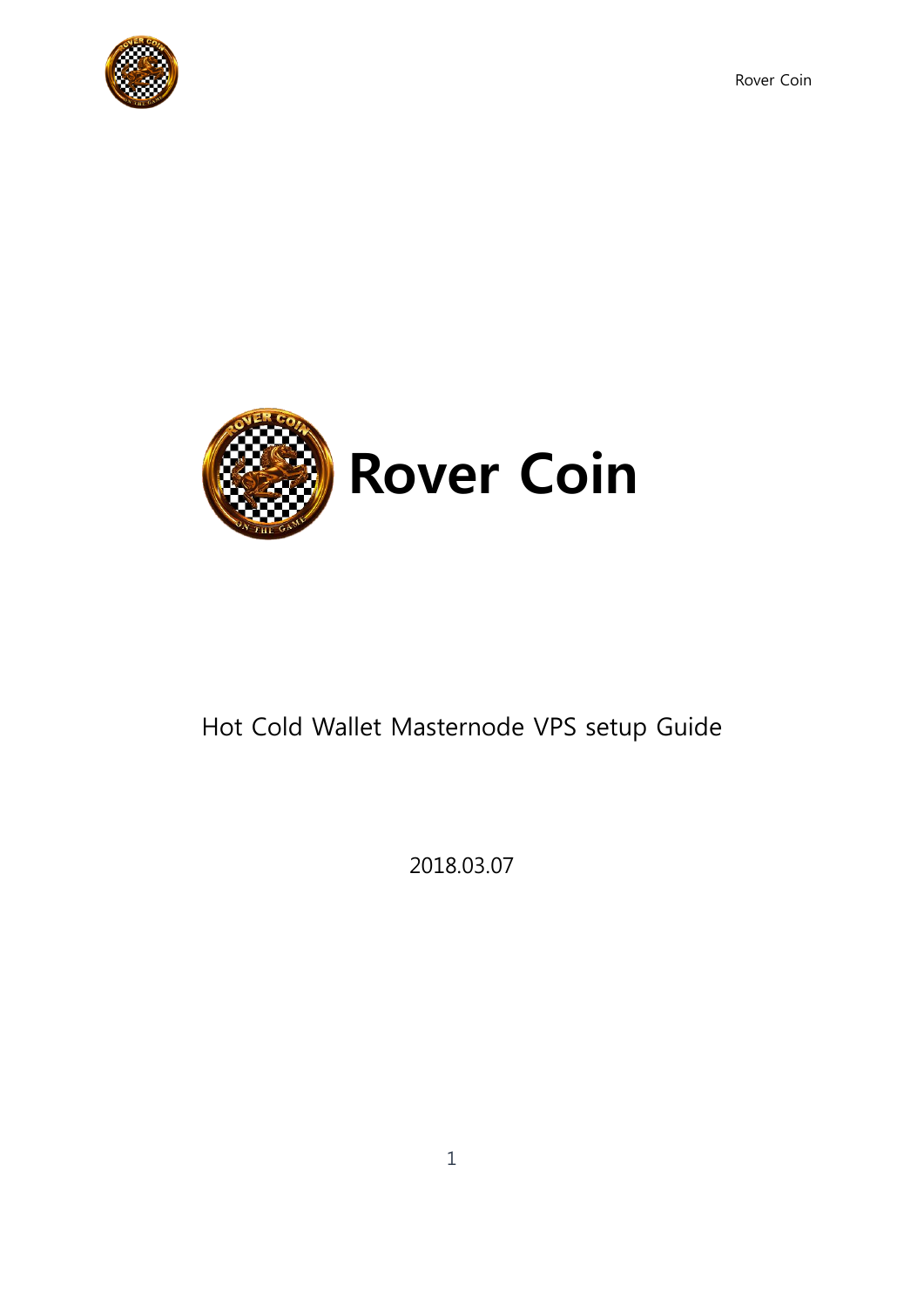

# **Contents**

| (Optional) How to reveal specific amount of coin for each address & Masternode tab 3 |  |
|--------------------------------------------------------------------------------------|--|
|                                                                                      |  |
|                                                                                      |  |
|                                                                                      |  |
|                                                                                      |  |
|                                                                                      |  |
|                                                                                      |  |
|                                                                                      |  |
|                                                                                      |  |
|                                                                                      |  |
|                                                                                      |  |
|                                                                                      |  |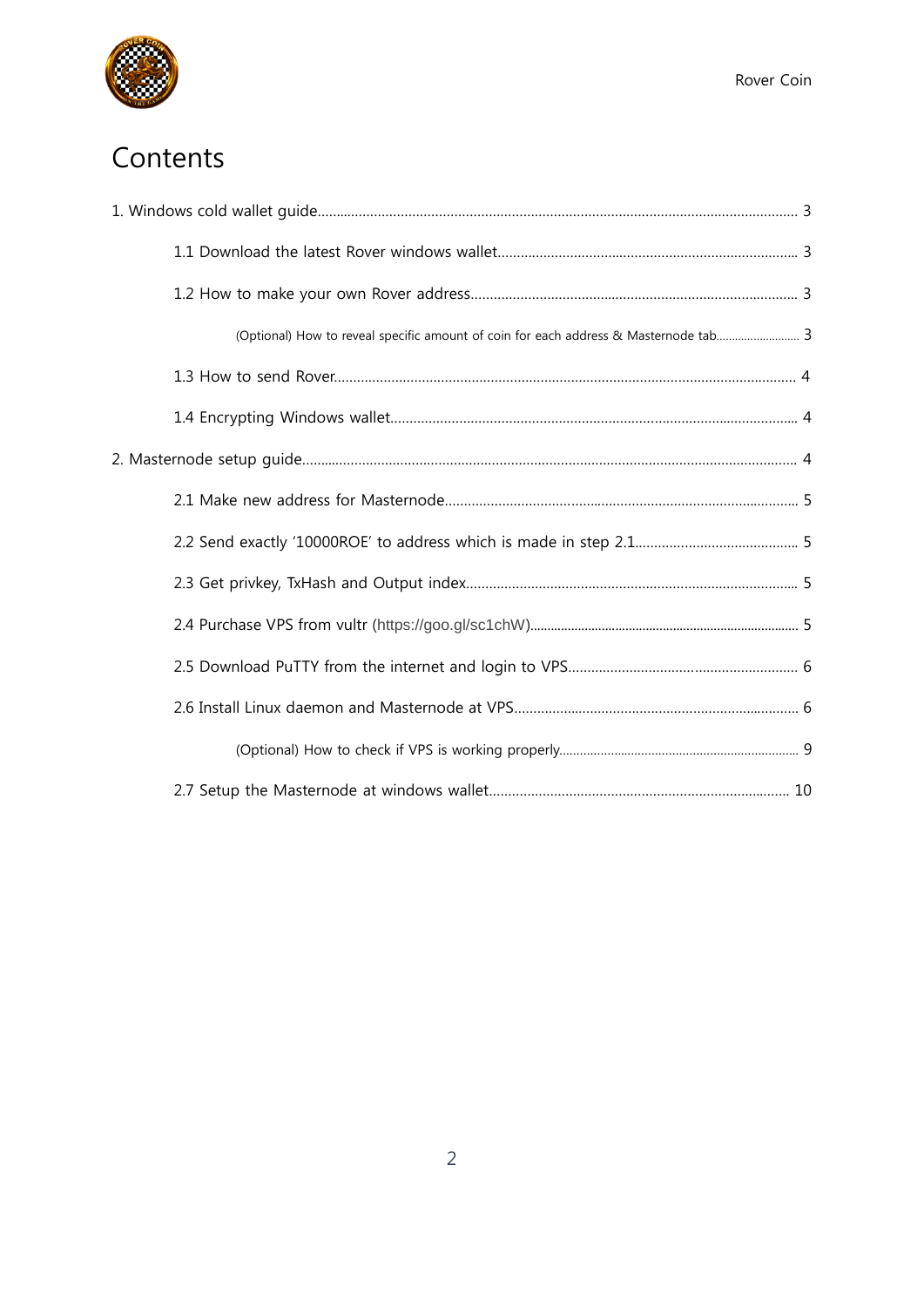

## **1.Windows cold wallet guide**

#### - **1.1 Download the latest Rover Windows wallet**

<https://github.com/RoverCoin/Rovercoin/files/1789416/Rover-QT-.Windows.zip>

#### - **1.2 How to make your own Rover address**





#### **(Optional) How to reveal specific amount of coin for each address**



**Figure 3**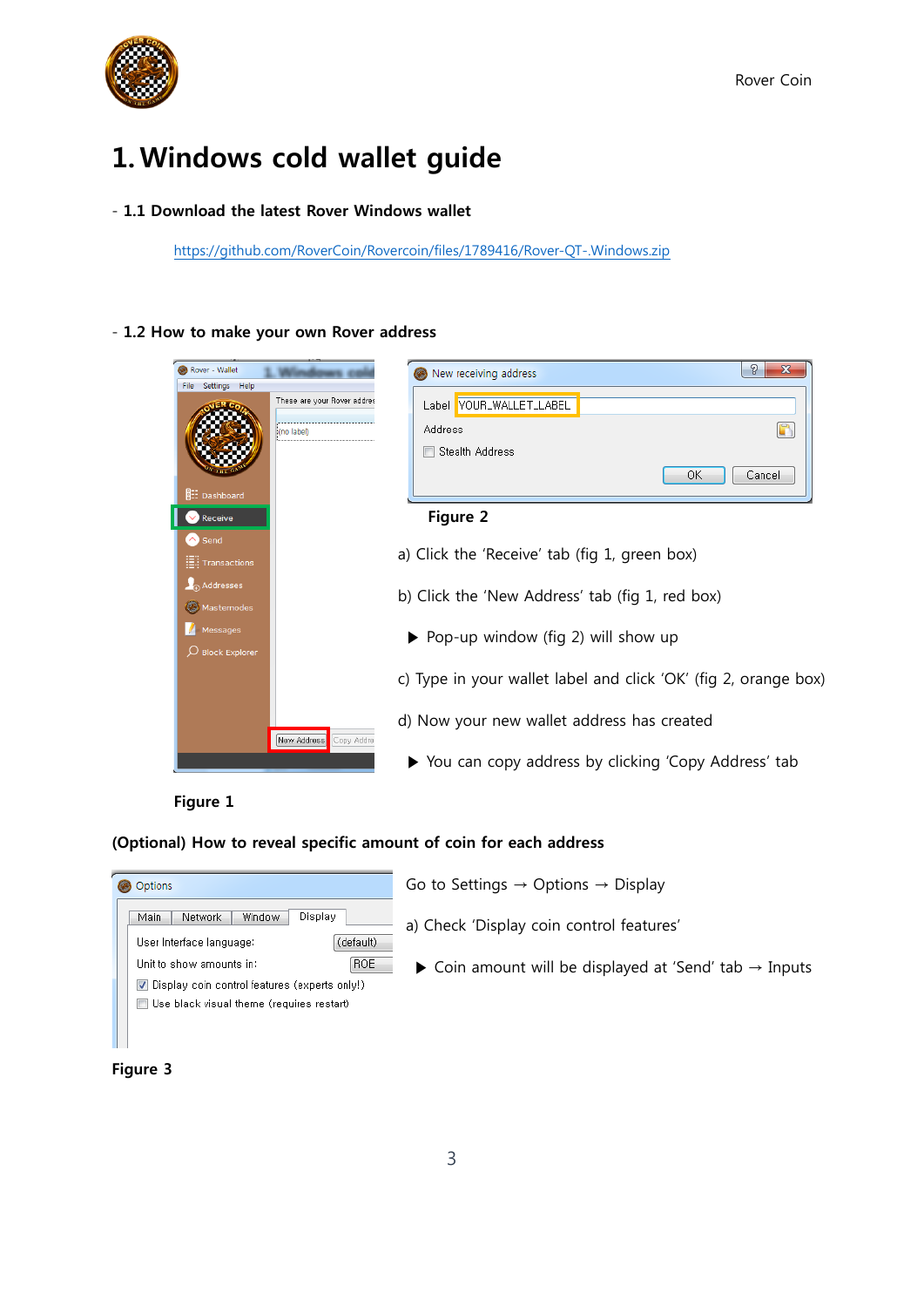

#### **- 1.3 How to send Rover**

| Rover - Wallet                   |                                                                                                                                                           | $\mathbf{x}$                                              |
|----------------------------------|-----------------------------------------------------------------------------------------------------------------------------------------------------------|-----------------------------------------------------------|
| File Settings Help               |                                                                                                                                                           |                                                           |
|                                  | <b>Coin Control Features</b><br>automatically selected<br>Inputs<br>Custom change address Enter a Rover address (e.g. R8gZqgY4r2RoEdqYk3QsAqFckyf9pRHN6i) |                                                           |
| <b>BEE</b> Dashboard             | Pay To: RX7qD2LdcTQbJr7cK4VJy8oHrC72AzW1Xg                                                                                                                | n                                                         |
|                                  | Label: mn1                                                                                                                                                | Ŀo                                                        |
| Receive                          | $\sqrt{2}$ ROE $\rightarrow$<br>Amount                                                                                                                    | $\blacksquare$                                            |
| Send                             |                                                                                                                                                           |                                                           |
| <b>E</b> : Transactions          |                                                                                                                                                           |                                                           |
| $\mathcal{L}_{\oplus}$ Addresses |                                                                                                                                                           |                                                           |
| Masternodes                      |                                                                                                                                                           |                                                           |
| И<br>Messages                    |                                                                                                                                                           |                                                           |
| O Block Explorer                 |                                                                                                                                                           |                                                           |
|                                  |                                                                                                                                                           |                                                           |
|                                  |                                                                                                                                                           |                                                           |
|                                  |                                                                                                                                                           |                                                           |
|                                  |                                                                                                                                                           |                                                           |
|                                  | Add Recipient<br>Clear All<br>□ InstantX<br>Darksend<br>Balance: 10010,00 ROE                                                                             | Send                                                      |
|                                  |                                                                                                                                                           | $\frac{1}{2}$ $\circ$ $\frac{1}{2}$ $\checkmark$ CLEARNET |

#### **Figure 4**

- a) Click 'Send' tab
- b) Type in Receiver's address in 'Pay To' (red box)
- c) Type in amount of HTK to send (green box)
- d) Click 'Send' (orange box)

#### - **1.4 Encrypting Windows wallet**



Go to Settings → Encrypt Wallet → Insert password twice

(Reminder: Never forget or lose your password!)

**Figure 5**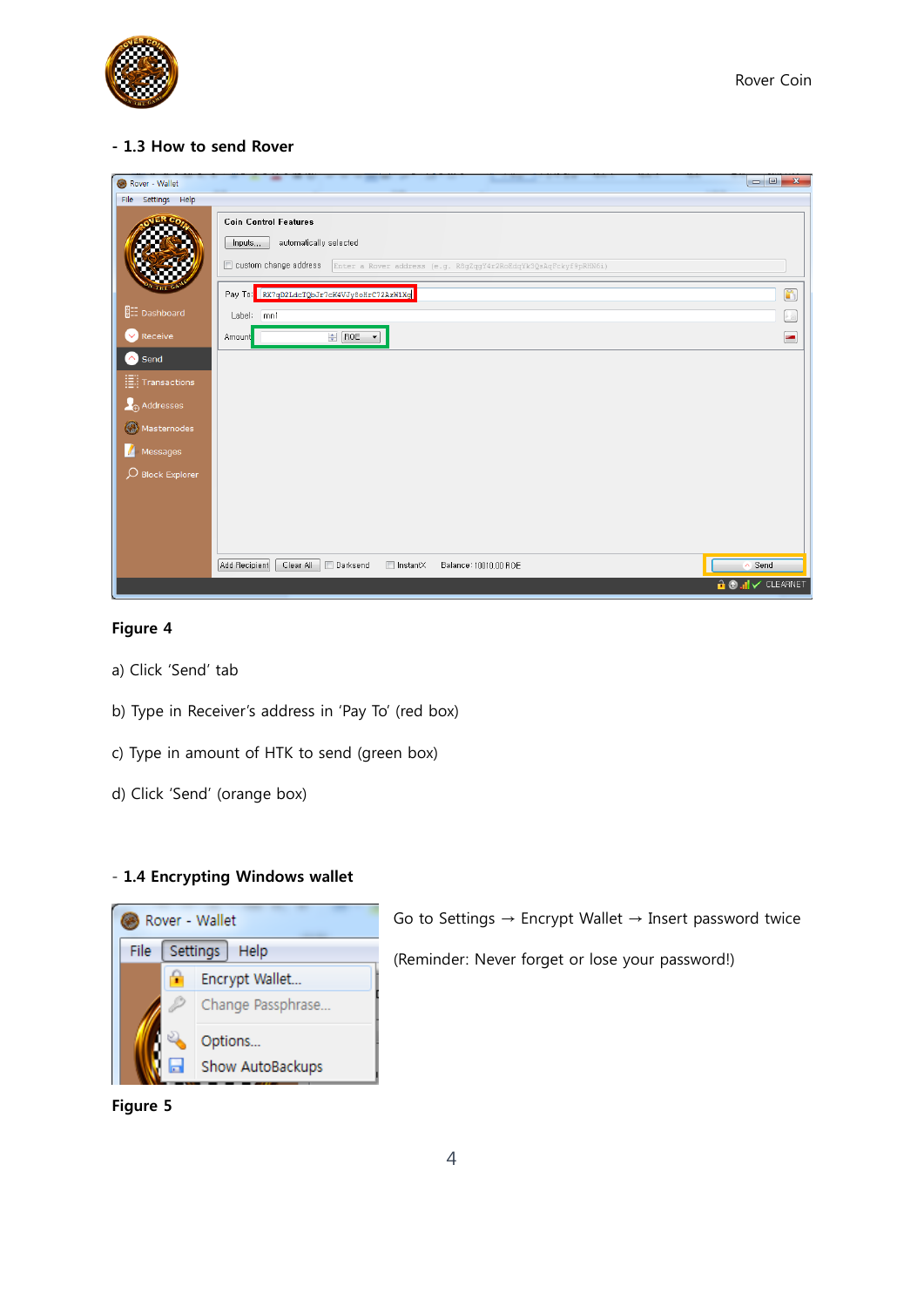

## **2.Masternode setup guide**

- **- 2.1 Make new address for Masternode (Refer to step 1.2 for guidance)**
- **- 2.2 Send exactly '10000ROE' to address which is made in step 2.1 (Refer to step 1.3 for guidance)**
	- ▶ It will automatically include fee, so you just need to type 10000 at 'Amount'

#### - **2.3 Get privkey, TxHash and Output index**



Error: If you get a result like this, it means that there are no wallets containing 1000HTK

masternode outputs ▶  $\mathbb{G}$  :

**- 2.4 Purchase VPS (**Vultr is used for this tutorial**,** https://goo.gl/sc1chW**)**

Deploy new server  $\rightarrow$  Server type (64 bit OS  $\rightarrow$  Ubuntu 16.04 x64)  $\rightarrow$  Server size (5\$/mon)

 $\rightarrow$  Type in server host name  $\rightarrow$  Click 'Deploy now'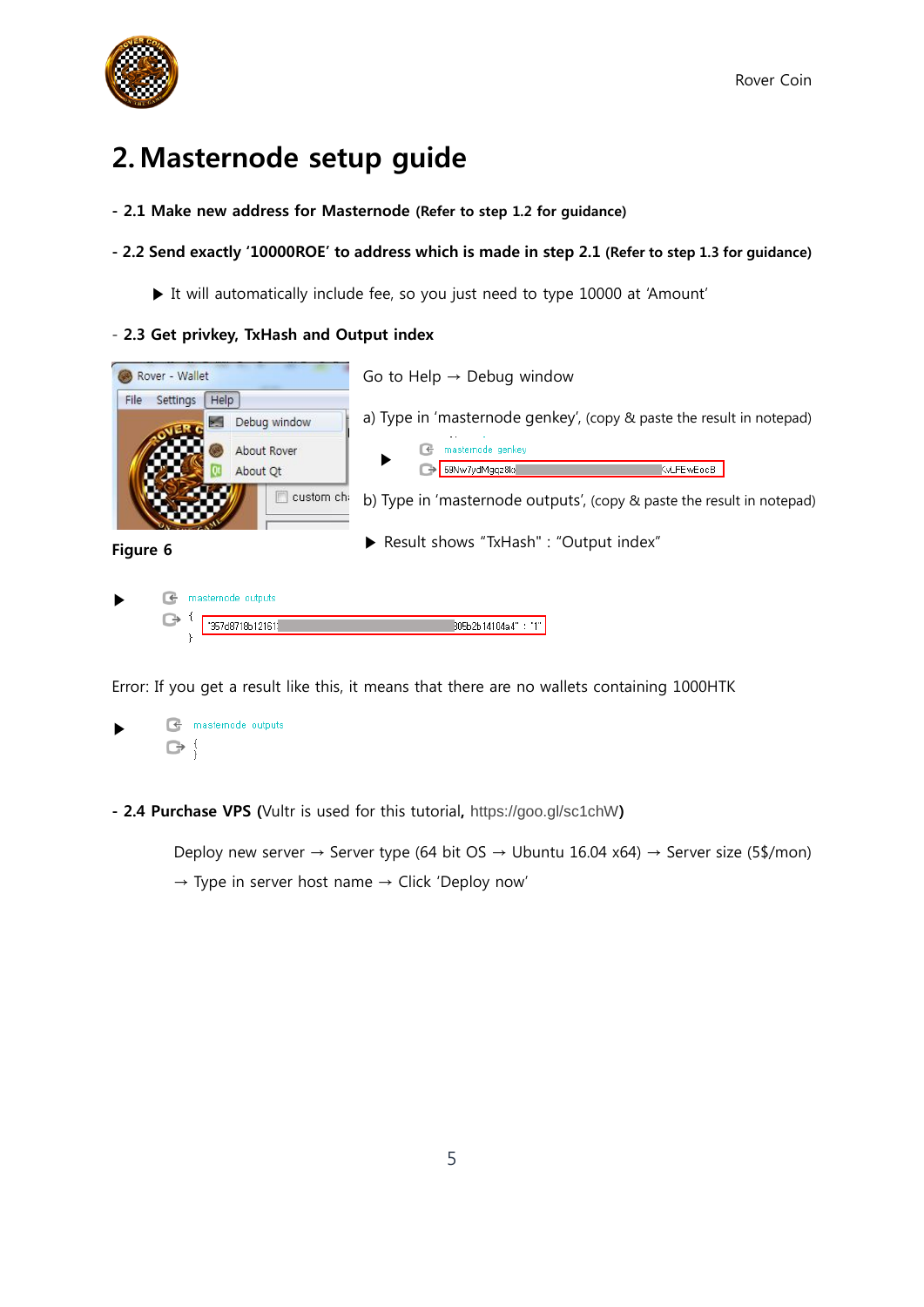





**- 2.5 Download PuTTy from the internet and login to VPS**



- a) Type in your VPS IP address (refer step 2.4)
- b) Click 'open'
- c) Click 'yes' when PuTTY Security alert pops out
- d) Type in 'root' at PuTTY window
- e) Copy password from vultr, right click on the PuTTY
	- ▶ Actual password will be hidden

#### **- 2.6 Install Linux daemon and Masternode at VPS**

Copy and paste (right click at PuTTY) the lines below (one by one)

a) Memory swap (You can skip this stage if VPS's RAM is enough)

sudo touch swap.img sudo chmod 600 swap.img sudo dd if=/dev/zero of=/mnt/swap.img bs=1024k count=2048 mkswap /mnt/swap.img sudo swapon /mnt/swap.img sudo free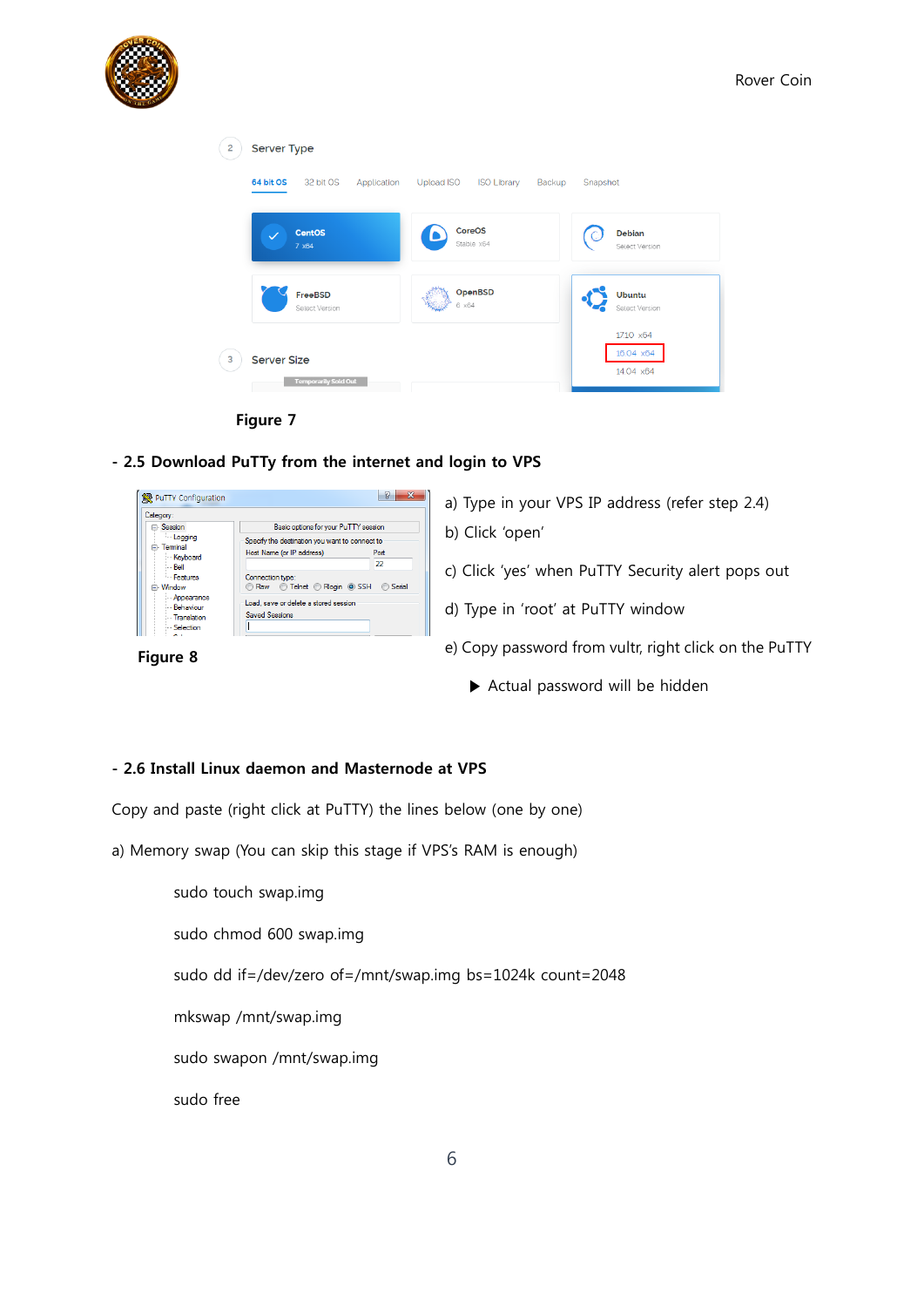

sudo echo "/mnt/swap.img none swap swh1189 0 0" >> /etc/fstab

cd

reboot

▶ PuTTy will close automatically. You need to open and login again (refer step 2.5)

b) Install all dependencies

sudo apt-get -y update sudo apt-get -y upgrade sudo apt-get -y dist-upgrade sudo add-apt-repository ppa:bitcoin/bitcoin

▶ Hit [Enter] when message show up (do not copy and paste this line!)

sudo apt-get -y install nano git && sudo apt-get -y install software-properties-common

sudo apt-get -y install build-essential libtool autotools-dev pkg-config libssl-dev

sudo apt-get -y install libboost-all-dev

sudo apt-get -y install libevent-dev && sudo apt-get -y install libminiupnpc-dev

sudo apt-get -y install autoconf && sudo apt-get -y install automake

sudo apt-get -y update && sudo apt-get -y install libdb4.8-dev libdb4.8++-dev

cd /mnt

#### c) Securing the port

sudo apt-get -y install ufw

ufw allow ssh/tcp

ufw limit ssh/tcp

ufw allow 28218/tcp

ufw allow 28217/tcp

ufw logging on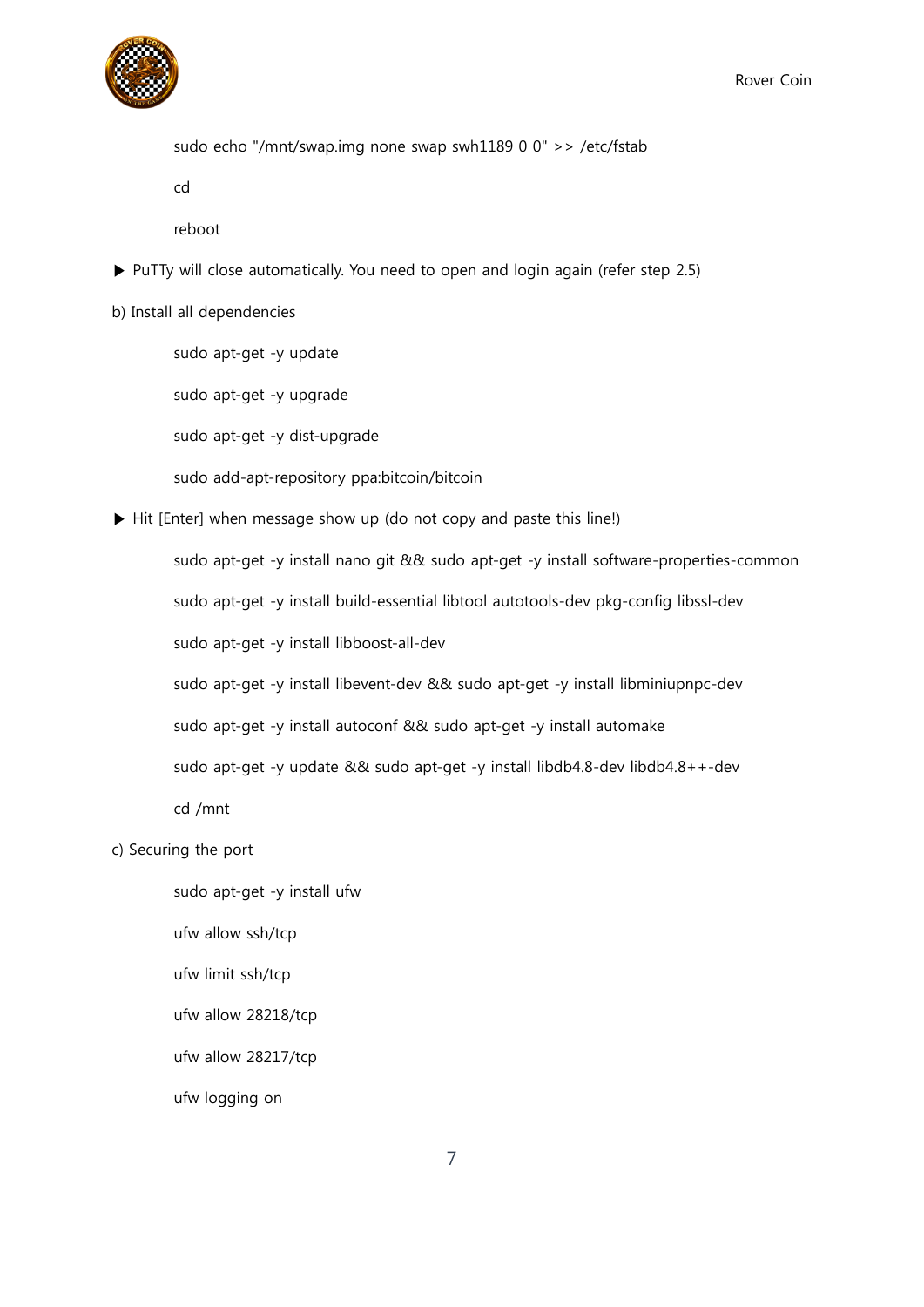

```
ufw enable
```
ufw status

cd

d) Download Rover daemon

wget https://github.com/RoverCoin/Rovercoin/files/1789429/Roverd-.Linux\_Daemon.tar.gz

tar -xvf Roverd-.Linux\_Daemon.tar.gz

rm Roverd-.Linux\_Daemon.tar.gz

e) Start daemon, set the server config

./Roverd

```
./Roverd stop
```
- cd ~/.Rover && nano Rover.conf
- ▶ Type the following lines in the Editor (red part should be changed to your own values)

| rpcuser=RANDONWORD                                             |
|----------------------------------------------------------------|
| rpcpassword=RANDONWORD(HAVE TO DIFFERENT WITH rpcuser's VALUE) |
| rpcallowip=127.0.0.1                                           |
| rpcport=28217                                                  |
| port=28218                                                     |
| $listen = 1$                                                   |
| $server = 1$                                                   |
| $d$ aemon= $1$                                                 |
| bind=SERVERIP                                                  |
| $masternode = 1$                                               |
| externalip=SERVERIP:28218                                      |
| masternodeprivkey=PRIVATE KEY(refer 2.3 (a), privkey)          |
|                                                                |

▶ If it's done properly, you should see the following screen (example)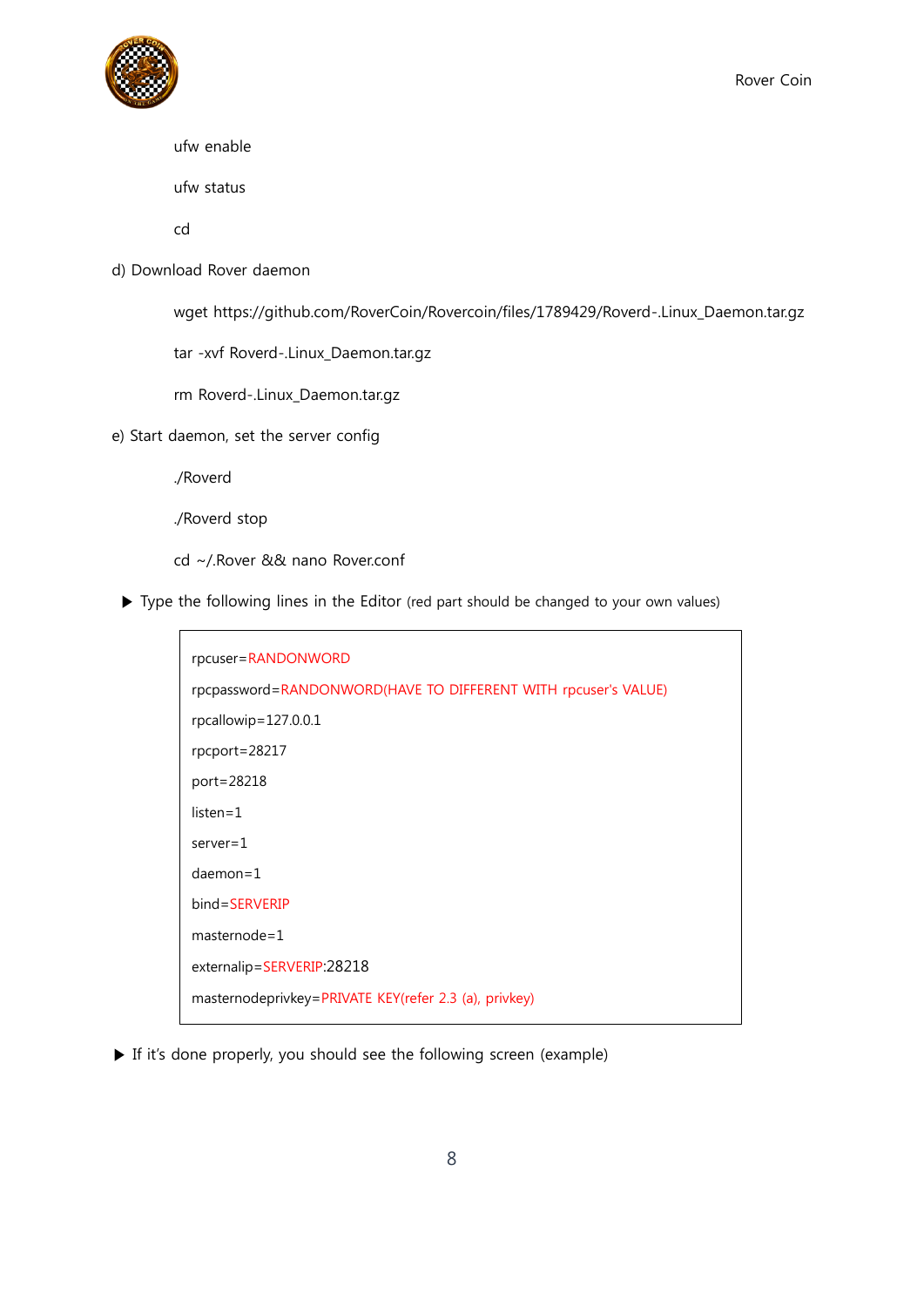

| root@Rover_tutorial: ~          |                  | $\mathbf{x}$<br>回<br>$\Box$ |
|---------------------------------|------------------|-----------------------------|
| GNU nano 2.5.3                  | File: Rover.conf | ▲                           |
| rpcuser=kim<br>rpcpassword=kim1 |                  |                             |
| rpcallowip=127.0.0.1            |                  |                             |
| rpcport=28217                   |                  |                             |
| port=28218                      |                  |                             |
| listen=1                        |                  |                             |
| server=1                        |                  |                             |
| daemon=1                        |                  |                             |
| $bind = 201$<br>. 93            |                  |                             |
| masternode=1                    |                  |                             |
| 93:28218<br>masternodeaddr=207  |                  |                             |
| masternodeprivkey=692m2qH       |                  | <b>JYH6i2Xe</b>             |



- b) Press CTRL+O → Enter → CTRL+X
- c) Start your daemon

cd

./Roverd

(Optional) How to check if VPS is working properly

a) Type in the following in PuTTY

cd

./Roverd masternode status





- ▶ If masternode setup is successful, it will show "status" : 9
	- b) Checking block height of VPS

./Roverd getblockcount

▶ Compare the block height of VPS and windows wallet

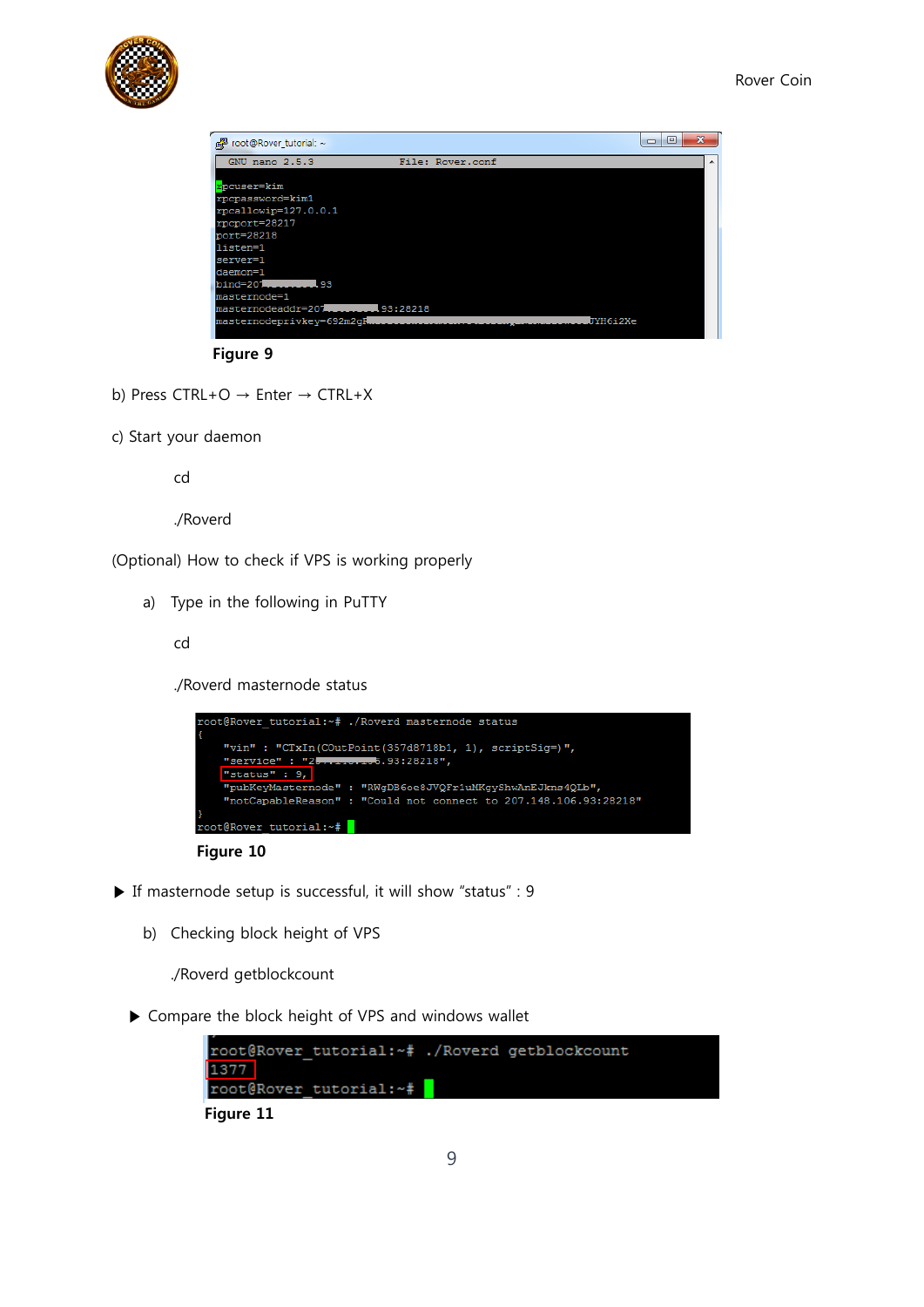

#### **- 2.7 Setup the Masternode at Windows cold wallet**

#### a) Create Masternode

| Rover - Wallet                                                                                                                               |                                                                                                       | Ð<br>$\mathbf{x}$<br>Add/Edit Rover Node                                                                                                                                                                                                                                                                                                                                                                                                                                                                     |
|----------------------------------------------------------------------------------------------------------------------------------------------|-------------------------------------------------------------------------------------------------------|--------------------------------------------------------------------------------------------------------------------------------------------------------------------------------------------------------------------------------------------------------------------------------------------------------------------------------------------------------------------------------------------------------------------------------------------------------------------------------------------------------------|
| Settings Help<br>File<br><b>HE Dashboard</b><br>Receive<br>$\bigcirc$ Send<br><b>E.</b> Transactions<br>Addresses<br>Masternodes<br>Messages | <b>Rover Network</b><br>Mv Master Nodes<br>Create<br>Alias IP/Onion Reward %<br><b>Reward Address</b> | Enter an Alias (friendly name) for your Master Node<br>and its address (either clearnet IP and port or Tor<br>onion address and port). The address should be in-<br>the format 123, 456, 789, 123:9999 or<br>akideafyikhaedf onion:9999. Vou must sand avactlu.<br>Alias* Imn1<br>Address* 207 110 100 93:28218<br>PrivKey* IrCTpuRRing WiTh War<br>ISaM15'<br>TxHash* c717dTullutuTulutumum<br>14104a4<br>Output Index* 1<br>Reward Address 33b7.grvm.wowdowom.wmoowuwHvW<br>Reward %   100<br>OK<br>Cancel |
| <b>Block Explorer</b>                                                                                                                        |                                                                                                       | Figure 13                                                                                                                                                                                                                                                                                                                                                                                                                                                                                                    |

**Figure 12**

- a) Click 'Masternodes' tab (fig12, green box)
- b) Click 'Create' tab (fig 12, red box)
- ▶ Pop-up window(fig 13) will show up
- c) Type in the boxes and click 'OK' (red part should be changed to your own values)

| Alias: YOUR MN NAME                                 |
|-----------------------------------------------------|
| Address: YOUR IP:28218                              |
| PrivKey: PRIVATE KEY(refer 2.3 (a), privkey)        |
| TxHash: TxHash (refer 2.3 (b), TxHash)              |
| Output Index : 0 or 1 (refer 2.3 (b) Output Index)  |
| Reward Address: Masternode address (refer step 2.1) |
| Reward % : 100                                      |